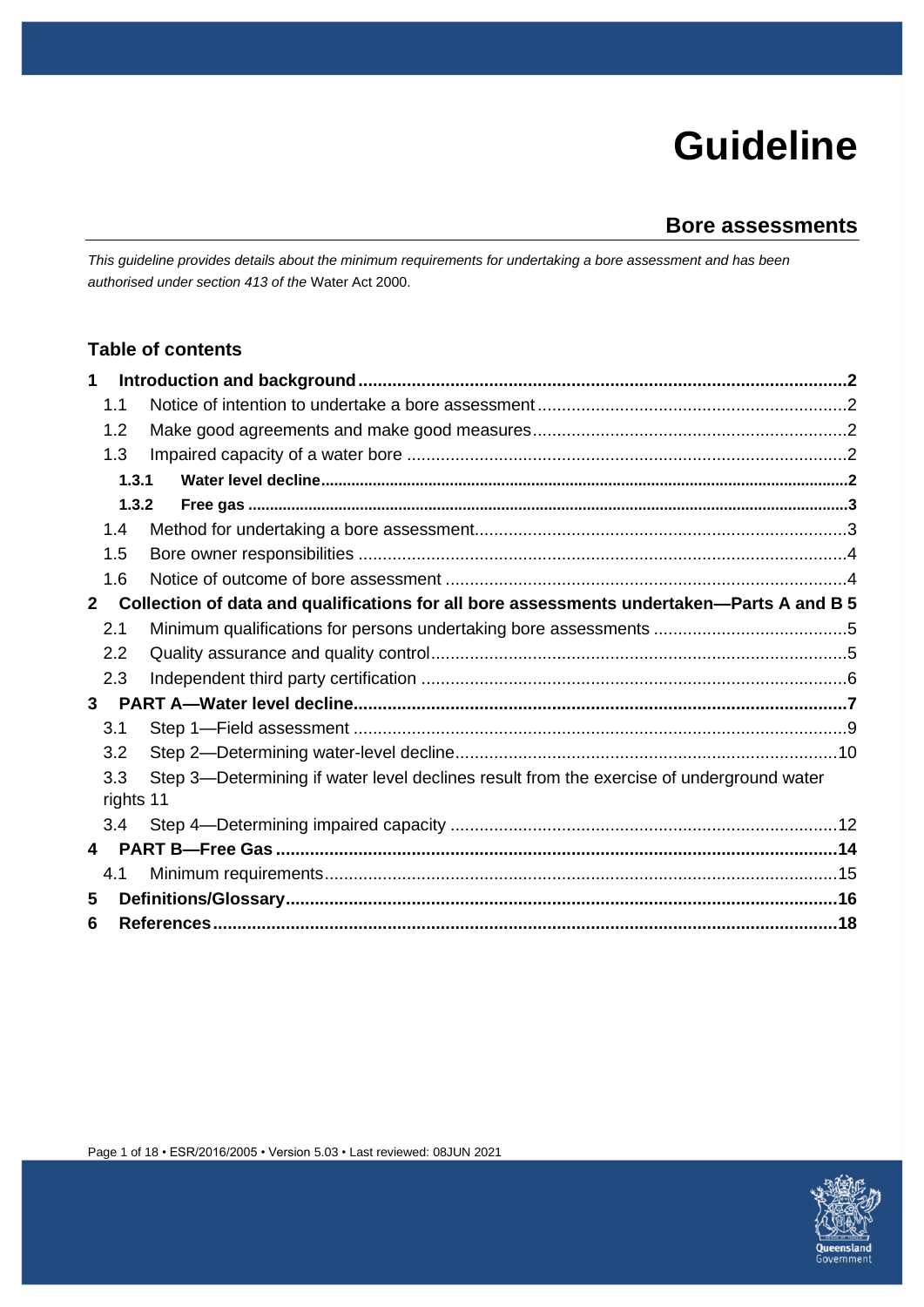## <span id="page-1-0"></span>**1 Introduction and background**

This guideline provides details about the minimum requirements for undertaking a bore assessment and has been authorised under section 413 of the *Water Act 2000* (Water Act). Undertaking a bore assessment is a key element of a resource tenure holder's make good obligations under Chapter 3 of the Water Act.

Bore assessments are required to establish whether a bore has, or is likely to have, an impaired capacity as a result of resource activities. The bore assessment also determines whether make good measures are required as part of a make good agreement between the tenure holder and the bore owner. Make good agreements ensure that the bore owner is not disadvantaged if their bore is, or is likely to be, impaired as a result of resource activities.

It is an offence to not comply with the minimum requirements set out in this guideline when undertaking a bore assessment:

- The maximum penalty for an individual is 50 penalty units.
- The maximum penalty for a corporation is 250 penalty units.

## <span id="page-1-1"></span>**1.1 Notice of intention to undertake a bore assessment**

Under section 415 of the Water Act, at least 10 business days prior to undertaking a bore assessment, the resource tenure holder must give the bore owner a notice stating when the bore assessment will be undertaken. The notice must also include details regarding who will be undertaking the bore assessment.

#### <span id="page-1-2"></span>**1.2 Make good agreements and make good measures**

A make good agreement is required for all bores that have had a bore assessment undertaken, and a resource tenure holder must exercise best endeavours to enter into an agreement within 40 business days after the bore assessment has been undertaken, or a later day agreed to by the chief executive. However, make good measures are only required if a bore has, or is likely to have, an impaired capacity.

## <span id="page-1-3"></span>**1.3 Impaired capacity of a water bore**

The purpose of a bore assessment is to establish whether a bore has, or is likely to have, an impaired capacity. The Water Act recognises two situations when a resource tenure holder's exercise of underground water rights or carrying out of an authorised activity may cause a water bore to have, or likely to have, an impaired capacity:

- 1. water level decline which impairs the bore's ability to provide a reasonable quantity or quality of water for the water bore's authorised use or purpose; or
- 2. the water bore is adversely affected by free gas.

#### <span id="page-1-4"></span>**1.3.1 Water level decline**

Under section 412 of the Water Act, an existing water bore has an impaired capacity if:

- there is a decline in the water level of an aquifer at the location of the bore and the exercise of underground water rights has, or has likely, caused or materially contributed to the decline; and
- because of the decline, the bore can no longer provide a reasonable quantity or quality of water for its authorised use or purpose.

A new water bore has an impaired capacity if:

- there is a decline in the water level of the aquifer at the location of the bore and the exercise of underground water rights has, or has likely, caused or materially contributed to the decline;
- the decline is more than the decline predicted at the location of the bore in the relevant report; and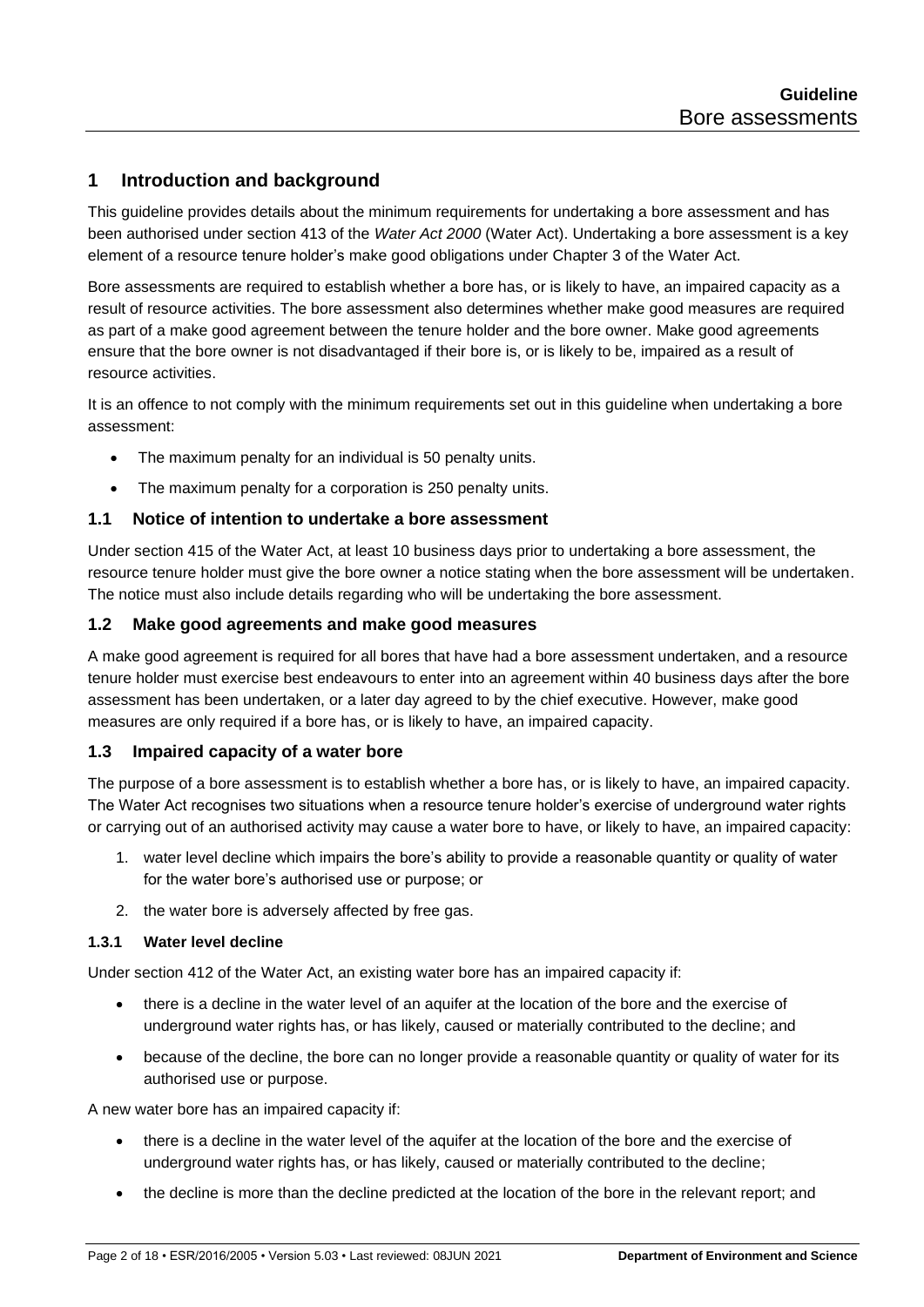• because of the decline, the bore can no longer provide a reasonable quantity or quality of water for its authorised use or purpose.

Certainty that the exercise of underground water rights has caused or will likely cause the bore to be impaired is not needed; it is sufficient that the exercise of underground water rights by the resource tenure holder has likely caused or materially contributed to the decline or adverse effect.

## <span id="page-2-0"></span>**1.3.2 Free gas**

Section 412 of the Water Act also provides that an existing water bore or a new water bore has an impaired capacity if there is evidence of any of the following:

- damage to the bore or to the bore's pumps or other infrastructure;
- that the bore poses a health or safety risk;
- that the bore can no longer, or it is likely that the bore can no longer, provide a reasonable quantity or quality of water for its authorised use or purpose; and
- free gas derived from the carrying out of authorised activities under a resource tenure has, or has likely, caused or materially contributed to the adverse effect.

Certainty that the carrying out of the authorised activity has caused or will likely cause the bore to be impaired is not needed; it is sufficient that the resource operations has likely caused or materially contributed to the decline or adverse effect.

#### <span id="page-2-1"></span>**1.4 Method for undertaking a bore assessment**

This guideline provides two methods (Part A or Part B) for undertaking a bore assessment to determine whether a bore has or is likely to have an impaired capacity.

Part A provides the minimum requirements for undertaking a bore assessment on a water bore where the resource tenure holder is required to evaluate whether water level decline, from its exercise of underground water rights, has caused or is likely to cause the bore to have an impaired capacity. Resource tenure holders must undertake a bore assessment in accordance with Part A in the following situations:

- an UWIR or an amendment of an UWIR takes effect, and the water bore is located in an immediately affected area (IAA)<sup>1</sup>.
- a final report or an amendment of a final report takes effect, and the water bore is located in long-term affected area (LTAA)<sup>2</sup>.; or
- the chief executive of the department directs the resource tenure holder to undertake a bore assessment of a water bore under section 418 of the Water Act and specifies that an investigation of whether water level decline from the tenure holder's exercise of underground water rights has caused or is likely to cause the bore to have an impaired capacity.

Part B provides the minimum requirements for undertaking a bore assessment on a water bore where the resource tenure holder is required to evaluate whether the bore is experiencing an adverse impact due to free gas derived from the resource tenure holder carrying out an authorised activity. Resource tenure holders must undertake a bore assessment in accordance with Part B in the following situation:

<sup>1</sup> An IAA means an area of an aquifer where the water level is predicted to decline due to the exercise of underground water rights, by more than an identified bore trigger threshold within three years.

<sup>&</sup>lt;sup>2</sup> A LTAA means an area of an aquifer where the water level is predicted to decline due to the exercise of underground water rights, by more than an identified bore trigger threshold at any time.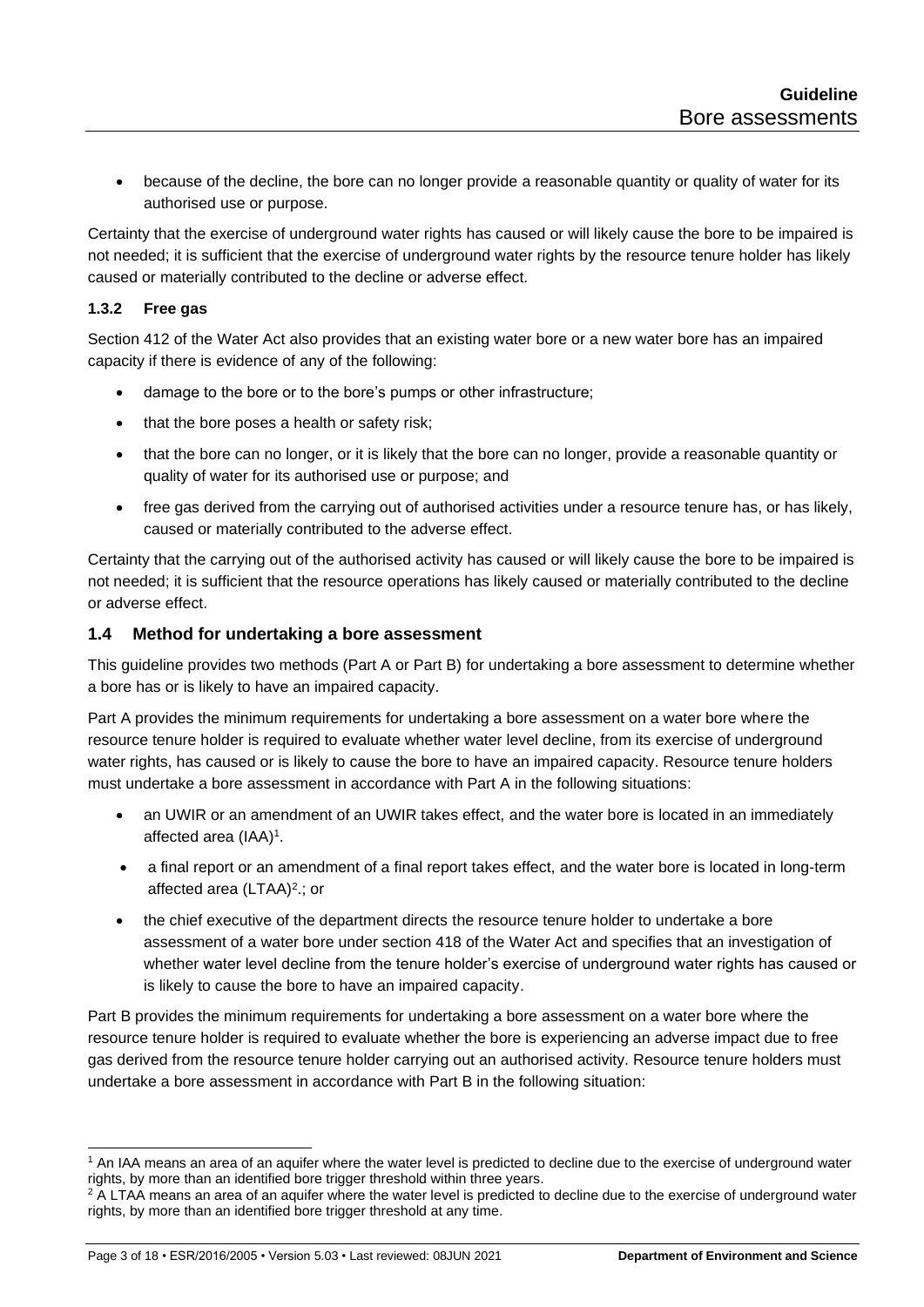• the chief executive of the department directs the resource tenure holder to undertake a bore assessment of a water bore under section 418 of the Water Act and specifies that an investigation of whether free gas has caused or is likely to cause the bore to have an impaired capacity.

## <span id="page-3-0"></span>**1.5 Bore owner responsibilities**

Section 416 of the Water Act gives resource tenure holders the power to ask bore owners for information about:

- the location of any water bores on the owner's land; and
- any other information the resource tenure holder reasonably requires to undertake a bore assessment of any bores on the owner's land.

Bore owners with water bores on their land are expected to comply with any reasonable request for information from the resource tenure holder if they possess the information. It is intended that the provision of this information will result in more accurate bore assessments and consequently assist in the negotiation of a make good agreement.

## <span id="page-3-1"></span>**1.6 Notice of outcome of bore assessment**

After a bore assessment has been undertaken, the resource tenure holder must give both the bore owner and the Office of Groundwater Impact Assessment a notice of the outcome of the bore assessment within 30 business days. The notice must include whether the bore has, or is likely to have, an impaired capacity.

If the bore assessment was undertaken by the resource tenure holder due to a direction notice from the chief executive, a copy of the notice of outcome must also be given to the department.

It should be noted that the assessment includes analysing data obtained about water level, water quality, bore construction and infrastructure therefore, the 30 business day period commences once laboratory results are received and this information has been analysed.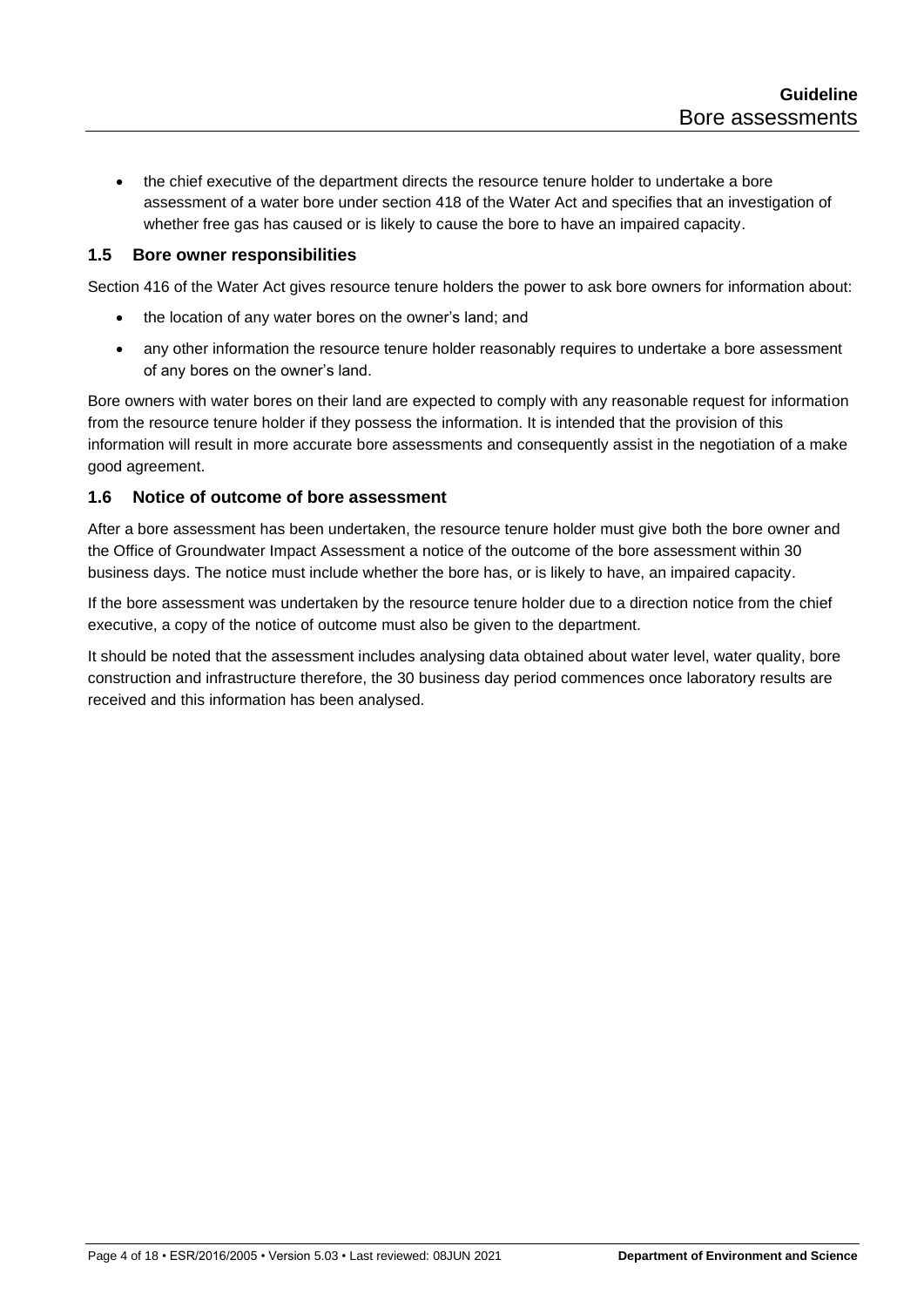## <span id="page-4-0"></span>**2 Collection of data and qualifications for all bore assessments undertaken—Parts A and B**

#### <span id="page-4-1"></span>**2.1 Minimum qualifications for persons undertaking bore assessments**

#### **Minimum requirements**

Resource tenure holders must ensure that the person undertaking the field measurements required for a bore assessment possess:

- 1. a minimum of two years professional experience in at least one of the following fields:
	- a. underground water level monitoring programs, including monitoring of water level in bores equipped with pumping infrastructure;
	- b. the conduct of underground water quality sampling programs; and
	- c. hydrogeology and/or engineering; and
- 2. a practical knowledge of water bore construction and infrastructure.

Experience requirements in the fields of water level monitoring, water quality sampling and hydrogeology or engineering ensure that the persons undertaking bore assessments possess a practical knowledge of water bore construction and infrastructure. These minimum qualifications for field data collection personnel are required to ensure integrity and quality of the data collected. Failure to use appropriate field data collection personnel may affect the quality of data collected, and the subsequent make good agreement.

Should the bore owner be concerned that the person(s) conducting the bore assessment does not have the appropriate skills and experience, the bore owner may request that the resource tenure holder provide evidence of the person(s) skills and expertise.

Under section 423 of the Water Act, the resource tenure holder must reimburse the bore owner for hydrogeology costs necessarily and reasonably incurred in negotiating a make good agreement however, the advice must be provided by an appropriately qualified hydrogeologist. An appropriately qualified hydrogeologist is defined in section 423(5) of the Water Act as an individual who has the minimum experience or qualifications stated in the guideline made by the chief executive under section 413 for undertaking a bore assessment.

A hydrogeologist providing reasonable and necessary advice to a bore owner in negotiating a make good agreement, will be considered an appropriately qualified hydrogeologist if the individual meets the minimum requirements in this section of the guideline.

## <span id="page-4-2"></span>**2.2 Quality assurance and quality control**

#### **Minimum requirements**

- 1. The resource tenure holder must develop a formal quality assurance program, and undertake bore assessments in accordance with this program.
- 2. The formal quality assurance program must include quality control procedures consistent with the principles of the following documents or subsequent versions thereof:
	- a. AS/NZ 9000 Quality management systems series;
	- b. quality assurance/quality control of AS/NZS 5667.11:1998 Water quality Sampling Guidance on sampling of groundwaters (Joint Technical Committee EV/8, 2016); and
	- c. Monitoring and Sampling Manual 2018—Environmental Protection (Water) Policy 2009 (Department of Environment and Science, 2018).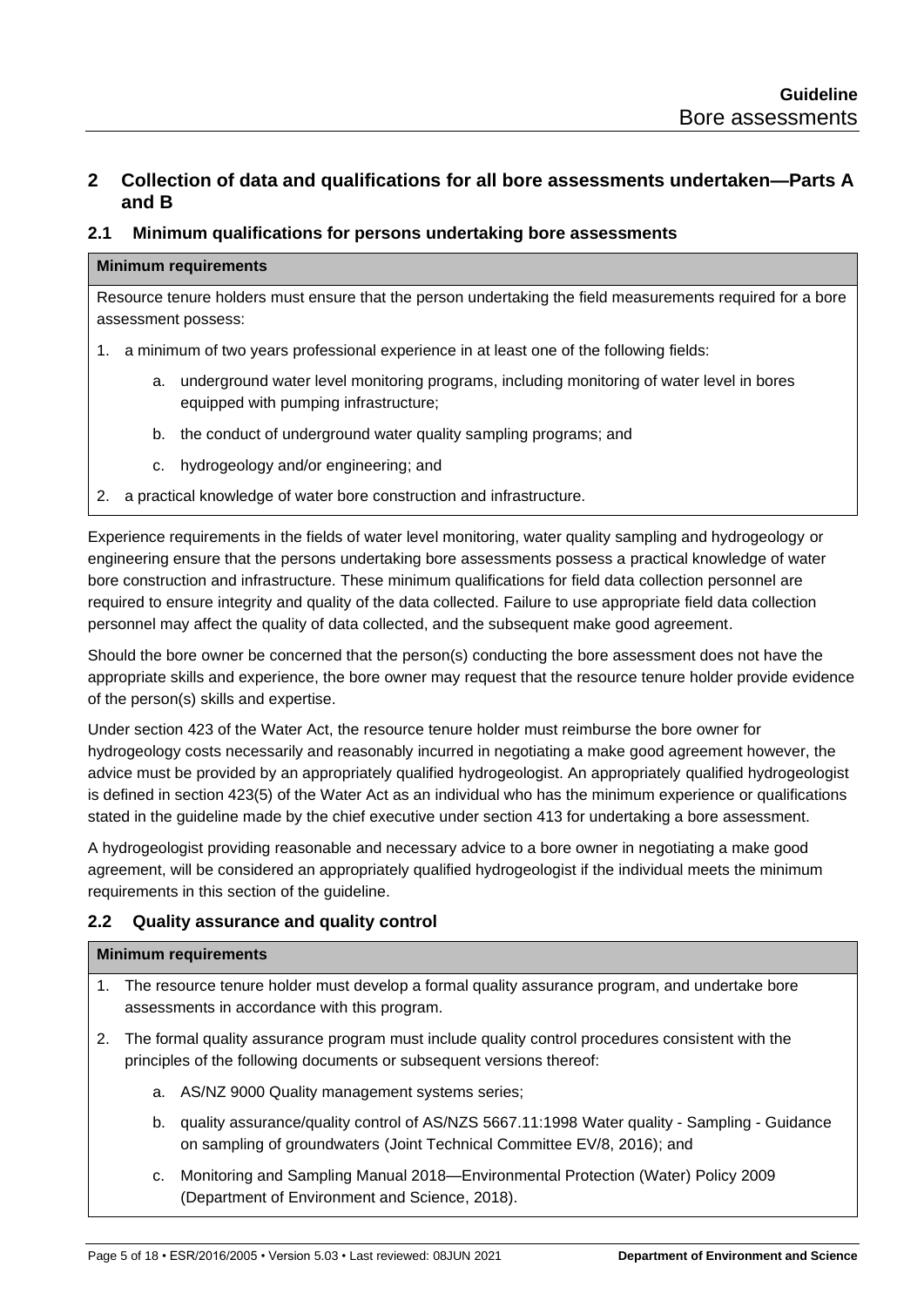3. The quality assurance program must be provided to the chief executive upon written request within the requested timeframe.

The primary purpose of a formal quality assurance program is to document the procedures and protocols for all aspects of the bore assessment and must include quality control procedures. Quality control procedures may include requirements such as performance of work by two personnel, thus enabling field checks, and analysis of duplicate water quality samples. It is the responsibility of the resource tenure holder to develop relevant best practice quality control procedures.

Considerable literature already exists on the topic of underground water monitoring and sampling. In addition to the minimum requirements for quality assurance and quality control, relevant industry standards that should be referenced include, but are not limited to, the below or subsequent versions thereof:

- EPA Guidelines: Regulatory Monitoring and Testing, Groundwater Sampling (Environment Protection Authority, 2007); and
- Groundwater Sampling and Analysis—A Field Guide (Sundaram, et al., 2009).

## <span id="page-5-0"></span>**2.3 Independent third party certification**

#### **Minimum requirements**

- 1. The bore assessment must be undertaken by an independent third party or be certified by an independent third party.
- 2. Independent third parties undertaking bore assessments or providing certification must:
	- a. not be an employee of, nor have a financial interest or any involvement which would lead to a conflict of interest with the tenure holder whose bore assessments are being certified
	- b. have a degree in a relevant science or engineering discipline
	- c. have a minimum of five years prior experience in at least one of the following fields:
		- i. groundwater level monitoring programs (including monitoring of water level in bores equipped with pumping infrastructure);
		- ii. groundwater quality sampling programs; or
		- iii. groundwater hydrogeology and/or engineering; and
	- d. have a practical knowledge of water bore construction and infrastructure.
- 3. If certified by an independent third party, the certification must include a statement that:
	- a. quality assurance and quality control procedures are being implemented, inclusive of compliance with the relevant standards and manuals referenced above;
	- b. all aspects of the bore assessments are undertaken in compliance with this guideline; and
	- c. verifies the minimum qualifications, training and experience of all persons conducting bore assessments.

All bore assessments must be completed by an independent third party or certified by an independent third party, through signoff on the approved form (Outcome of bore assessment (ESR/2016/2392)<sup>3</sup>) for submitting

<sup>&</sup>lt;sup>3</sup> This form is available on the Queensland Government website at [www.qld.gov.au,](http://www.qld.gov.au/) using the publication number 'ESR/2016/2392' as a search term.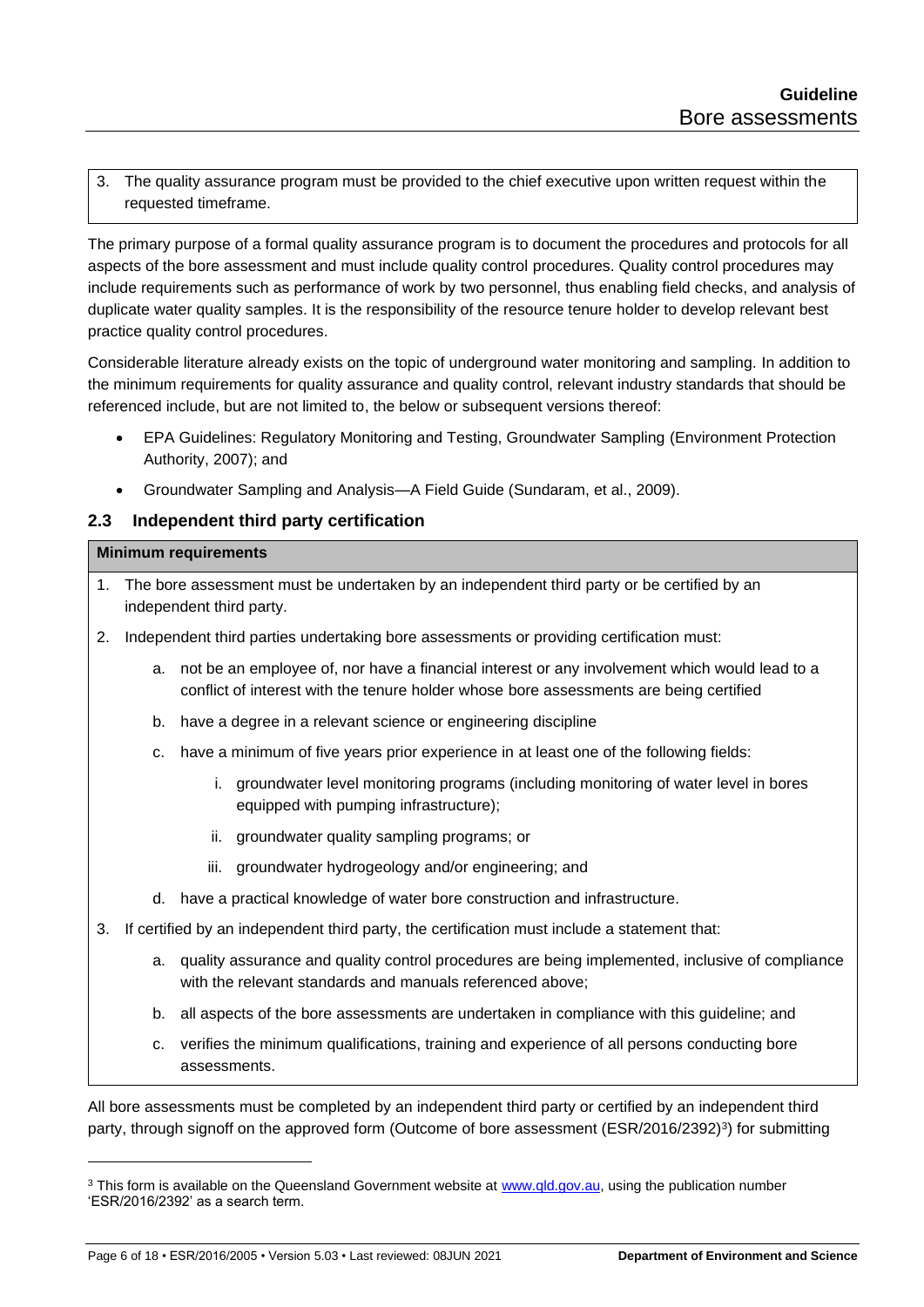bore assessment information. It should be noted that independent third party certification does not require an independent third party being present in the field for all bore assessments.

## <span id="page-6-0"></span>**3 PART A—Water level decline**

The minimum requirements in Part A must be followed by a resource tenure holder undertaking a bore assessment in the following situations:

- an UWIR or an amendment of an UWIR takes effect, and the water bore is located in an IAA;
- a final report or an amendment of a final report takes effect, and the water bore is located in a LTAA; or
- the chief executive of the department directs the resource tenure holder to undertake a bore assessment of a water bore under section 418 of the Water Act and specifies that an investigation of whether water level decline from the tenure holder's exercise of underground water rights has caused or is likely to cause the bore to have an impaired capacity.

Undertaking a bore assessment to determine whether the bore has, or is likely to have, an impaired capacity due to the exercise of underground water rights causing a decline in the water level of the aquifer at the bore's location, must involve the following four steps:

**Step 1**—Field assessment of the current bore condition

**Step 2**—Determination of whether water levels have declined or are predicted to decline

**Step 3**—Determination of whether declining water levels are due to the exercise of underground water rights by a resource tenure holder

**Step 4—Determination of whether the bore can or will continue to provide a reasonable quantity and quality of** water for its authorised use or purpose.

For steps 1–3, there are certain circumstances where the bore assessment may be completed without progressing through the remaining steps. Figure 1 below summaries the bore assessment steps for determining whether a bore has, or is likely to have, an impaired capacity due to water level decline from a resource tenure holder's exercise of underground water rights. Figure 1 also includes the process for completing a tenure holder's make good obligations after a bore assessment has been undertaken.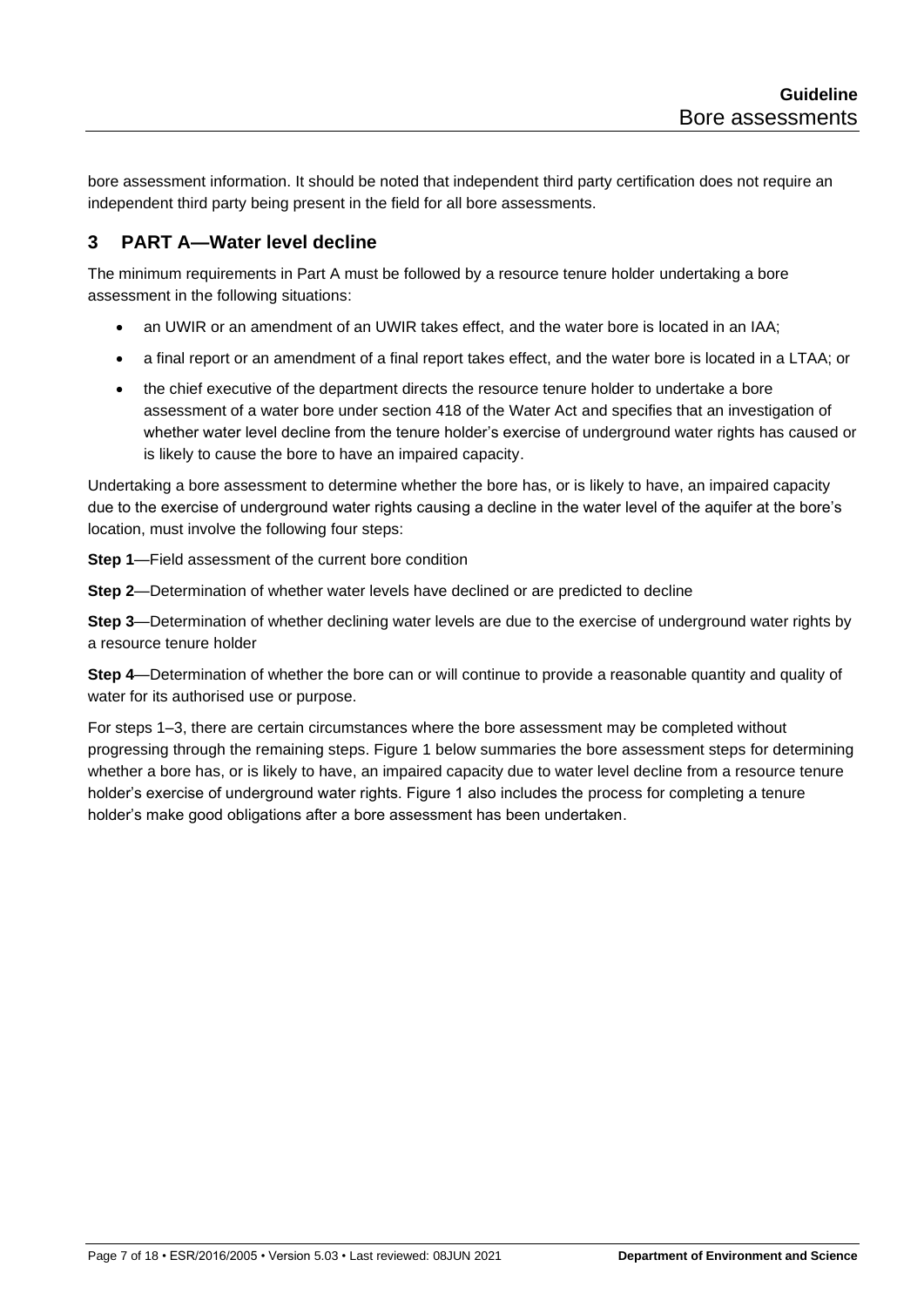

#### **Figure 1: Process for undertaking a bore assessment for water level decline**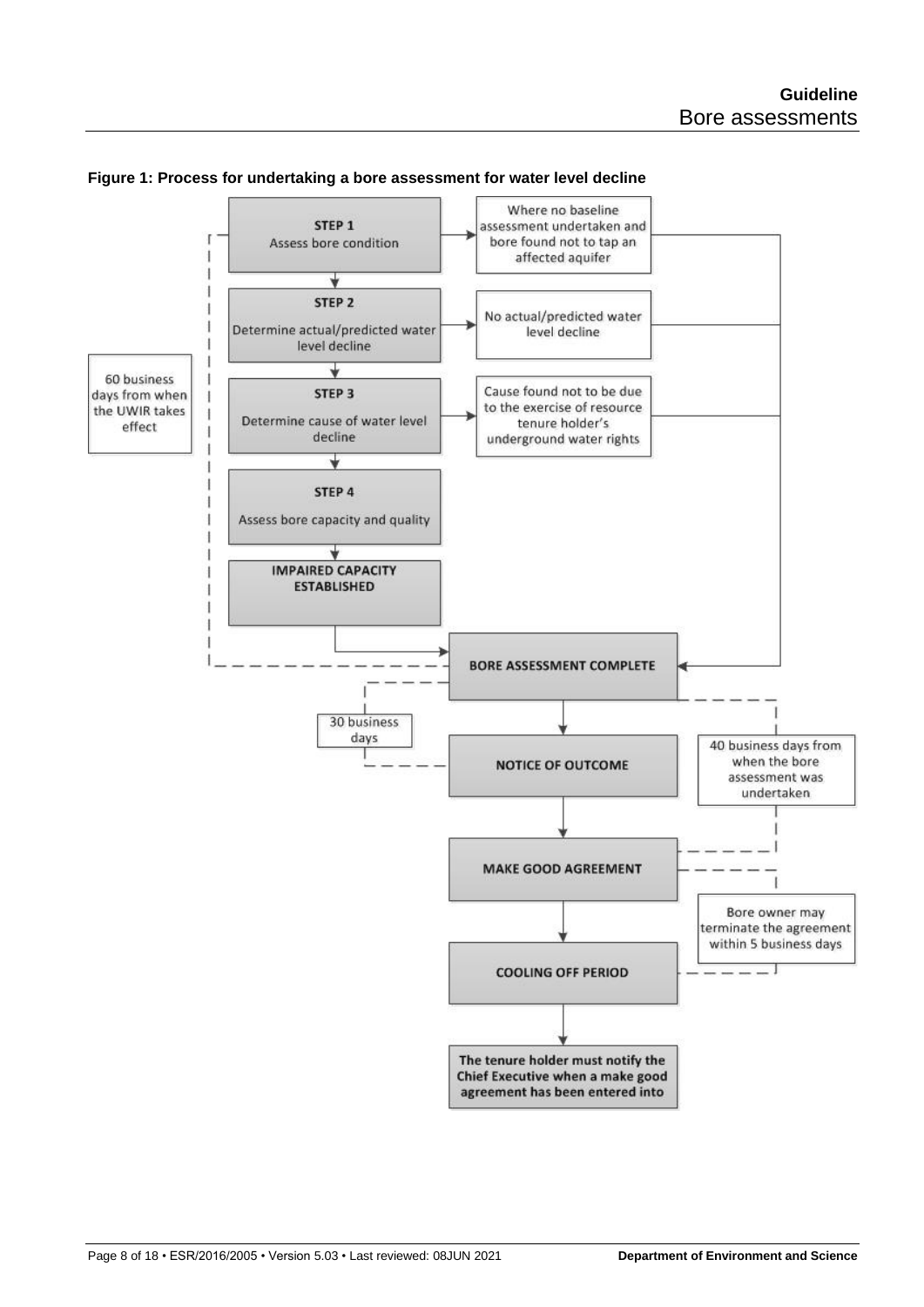## <span id="page-8-0"></span>**3.1 Step 1—Field assessment**

The initial step in determining whether a bore has impaired capacity requires the measurement of the current bore condition. This is then compared to the relevant baseline assessment, UWIR and historical water level and water quality data in subsequent steps.

#### **Minimum requirements**

- 1. When assessing the current bore condition, the bore assessment must be carried out in accordance with the requirements for completing a baseline assessment in the department's guideline Baseline assessments (ESR/2016/1999<sup>4</sup> ).
- 2. The bore assessment must verify bore details that remain unchanged from the baseline assessment.
- 3. The bore assessment must state any variation to the current bore condition from the baseline assessment.
- 4. If a baseline assessment has previously been carried out, and the method for carrying out the bore assessment is different, the use of a different method must be fully explained and noted in the form Outcome of bore assessment (ESR/2016/2392).

To enable an accurate determination about whether a bore has an impaired capacity as a result of resource activities, it is essential that bore assessments are carried out in a manner consistent with the requirements for carrying out a baseline assessment. These requirements are outlined in the department's guideline Baseline assessments (ESR/2016/1999).

Where a baseline assessment has been previously carried out, some of the information will likely be unchanged when undertaking the bore assessment (e.g. bore site and construction details). Where this is the case, it is important that the bore assessment verifies these details and notes that they are unchanged.

Where a variation exists, for example where a bore has been reconditioned and the headworks or casing has changed, these details must be clearly noted.

There are a range of circumstances where a bore assessment will have to be carried out differently to how the baseline assessment was conducted. For example, there may be a change in bore equipment or conditions which requires a different sampling method to be employed. All variations must be explained and clearly noted in all recordings to establish the extent to which data can be compared.

An UWIR may identify that a number of bores tap an affected aquifer. If a baseline assessment has not been undertaken for these bores, a field assessment may demonstrate that the bore does not actually tap an affected aquifer. In these circumstances, the responsible tenure holder may finalise the bore assessment without completing any further steps, and submit the outcomes of this step to the Office of Groundwater Impact Assessment (OGIA). If the bore assessment has been undertaken under section 418 of the Water Act, the resource tenure holder must give the chief executive of the department a copy of the notice of outcome of bore assessment.

<sup>&</sup>lt;sup>4</sup> This guideline is available on the Queensland Government website at [www.qld.gov.au,](http://www.qld.gov.au/) using the publication number 'ESR/2016/1999' as a search term.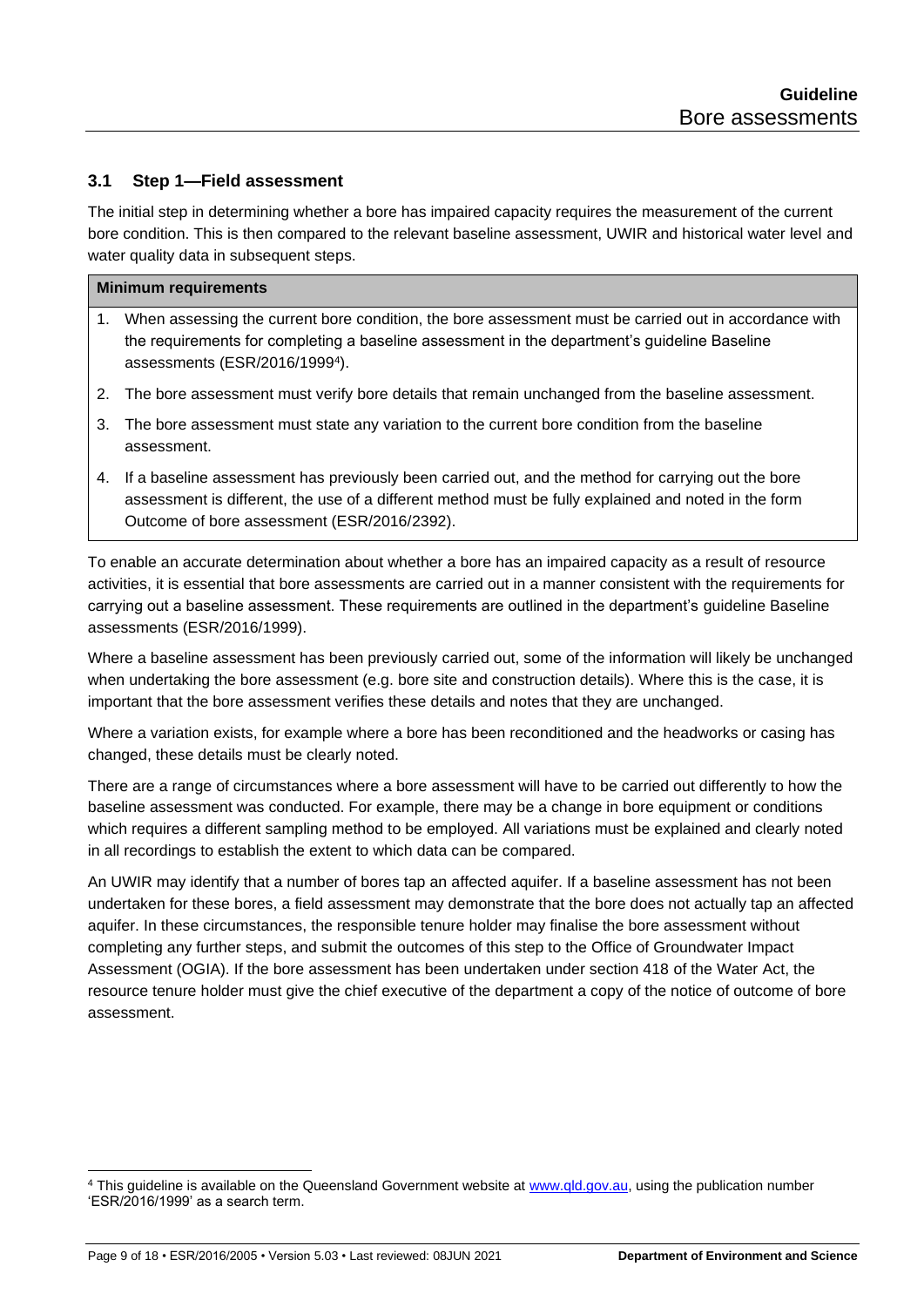## <span id="page-9-0"></span>**3.2 Step 2—Determining water-level decline**

Step two involves determining whether the water level in the bore has declined. To make this determination, comparisons must be made with the relevant baseline assessment, UWIR and historical water levels.

| <b>Minimum requirements</b> |                                                                                                                                                                                                                                                                             |  |  |  |
|-----------------------------|-----------------------------------------------------------------------------------------------------------------------------------------------------------------------------------------------------------------------------------------------------------------------------|--|--|--|
|                             | To determine whether the water level in the bore has declined, comparisons must be made with the<br>$1_{\cdot}$<br>baseline assessment data collected for the water bore and based on the same reference point.                                                             |  |  |  |
| 2.                          | Where baseline assessment data is not available, or a baseline assessment has not been carried out, all<br>available water level data must be considered to estimate historic water levels.                                                                                 |  |  |  |
| 3.                          | The sources of information used to determine the historical water level must be clearly noted.                                                                                                                                                                              |  |  |  |
| 4.                          | The magnitude and time period of water-level decline must be clearly noted when comparing current<br>water level/data and historic water level/data.                                                                                                                        |  |  |  |
| 5.                          | For new bores, comparisons must be made between any declines in water levels that have occurred for<br>the bore and declines in water levels that were predicted in the relevant approved UWIR.                                                                             |  |  |  |
| 6.                          | For new bores, assumptions about the rate of decline must be stated for overlapping but non-identical<br>time periods.                                                                                                                                                      |  |  |  |
| 7.                          | To determine if the water level is predicted to decline, the assessment must refer to the drawdown<br>predictions contained in the most recently approved UWIR.                                                                                                             |  |  |  |
| 8.                          | Where an UWIR is not in effect for the area where the bore is located, the methods proposed in the<br>guideline Underground water impact reports and final reports (ESR/2016/2000) <sup>5</sup> for predicting drawdown<br>must be applied to predict water level declines. |  |  |  |
|                             | When estimating historic water levels, available water level data may include but is not limited to the following:<br>water levels recorded at the time of drilling;<br>$\bullet$                                                                                           |  |  |  |

- water level data from nearby bores tapping the same geological formation (including department bores and bores selected for the UWIR water monitoring strategy);
- groundwater contours; and
- other data collected by private bore owners but certified by an independent third party.

For new bores, it is likely that the actual water level decline is measured over a different time period than the UWIR prediction period, which is commonly three years. To enable comparisons to be made between waterlevel declines for overlapping but non-identical time periods, assumptions may need to be made about the rate of decline in both cases. The resource tenure holder should determine whether it is appropriate to assume a constant decline in either or both cases. Any assumption therefore must be clearly stated to support the waterlevel comparison.

If it has been established that the bore does not have an impaired capacity (i.e. no water-level decline has occurred or is predicted to occur) the responsible tenure holder may finalise the bore assessment without completing any further steps and submit the outcomes of the steps that have been taken to the OGIA. If the bore assessment has been undertaken under section 418 of the Water Act, the resource tenure holder must give the chief executive of the department a copy of the notice of outcome of bore assessment.

<sup>&</sup>lt;sup>5</sup> This guideline is available on the Queensland Government website at [www.qld.gov.au,](http://www.qld.gov.au/) using the publication number 'ESR/2016/2000' as a search term.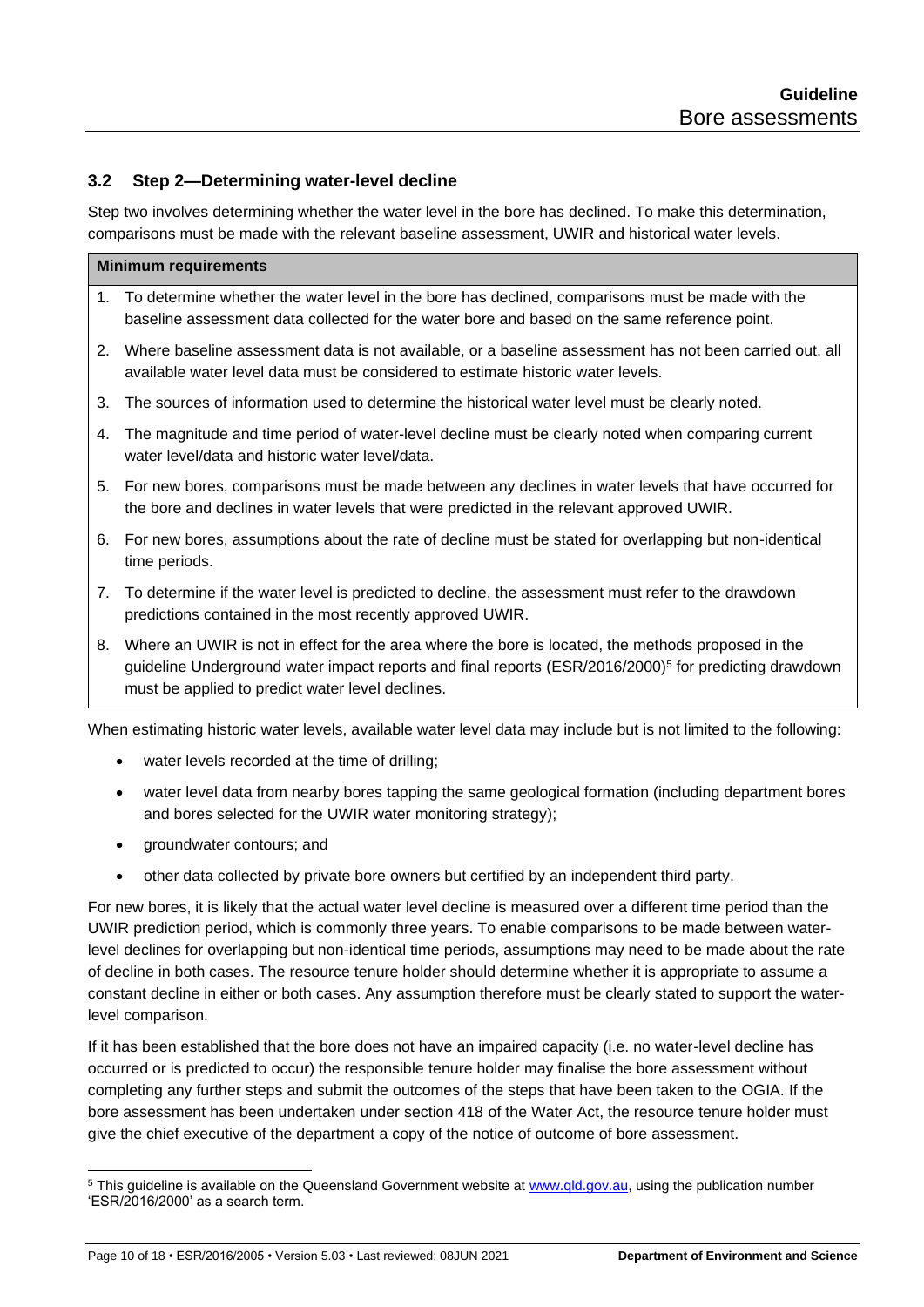## <span id="page-10-0"></span>**3.3 Step 3—Determining if water level declines result from the exercise of underground water rights**

Step 3 involves determining if the exercise of underground water rights has, or has likely, caused or materially contributed to a water decline at the location of a bore.

#### **Minimum requirements**

- 1. When assessing the extent to which the exercise of underground water rights has, or has likely, caused or materially contributed to a decline in groundwater level, the following information must be referred to:
	- a. whether declines were predicted to occur in the area in the relevant UWIR(s) or final report(s);
	- b. the proximity of the bore to the resource activity(ies);
	- c. assessment of the connectivity between aquifers supporting the water bore and the resource activity(ies);
	- d. any available data on groundwater level trends in bores in the vicinity of the water bore that tap the same aquifer to determine if declines are localised or regional. This could include government monitoring bores and bores selected for the relevant UWIR water monitoring strategy; and
	- e. assessment of regional groundwater elevation contours to determine if there is any evidence of cones of depression expanding outwards from a resource tenure(s).
- 2. To demonstrate that the exercise of the underground water rights is not the cause, or has not materially contributed to the decline in water levels, an investigation of other possible causes for the declining water levels must be undertaken and documented.
- 3. Notwithstanding 2, if there is uncertainty as to whether the exercise of underground water rights, or another possible cause has, or has likely, caused or materially contributed to the decline in groundwater level, the cause of the decline is deemed to be due to the exercise of underground water rights.

Responsible tenure holders are only responsible for make good measures where it is determined that the exercise of underground water rights has, or has likely, caused or materially contributed to the decline in water levels.

There are a number of factors in addition to the exercise of resource tenure holder's underground water rights that affect groundwater levels. A bore may not be able to supply a reasonable quantity of water because of natural environmental factors such as drought, or other water extracting industries.

If evidence supports that declining water levels are not due to the exercise of the underground water rights an investigation of other possible causes for the declining water levels must be undertaken to justify this conclusion. It is important to note however, for impaired capacity to be established, it is sufficient if the exercise of underground water rights has or has likely materially contributed to the decline. Therefore the investigation must conclusively demonstrate that the decline in water level is solely caused by another factor.

Appropriate methods for determining other possible causes for declining water levels include but are not limited to:

- determining whether the current water level/measurement falls within the range of previous water level/measurements (or surrounding bores that tap the same target aquifer);
- comparing the recent changes in groundwater levels/to long-term trends in measured groundwater levels (particularly relevant for aquifers that are deep and/or consist of consolidated sediments);
- plotting the available water level data against rainfall (e.g. cumulative departure from mean rainfall); and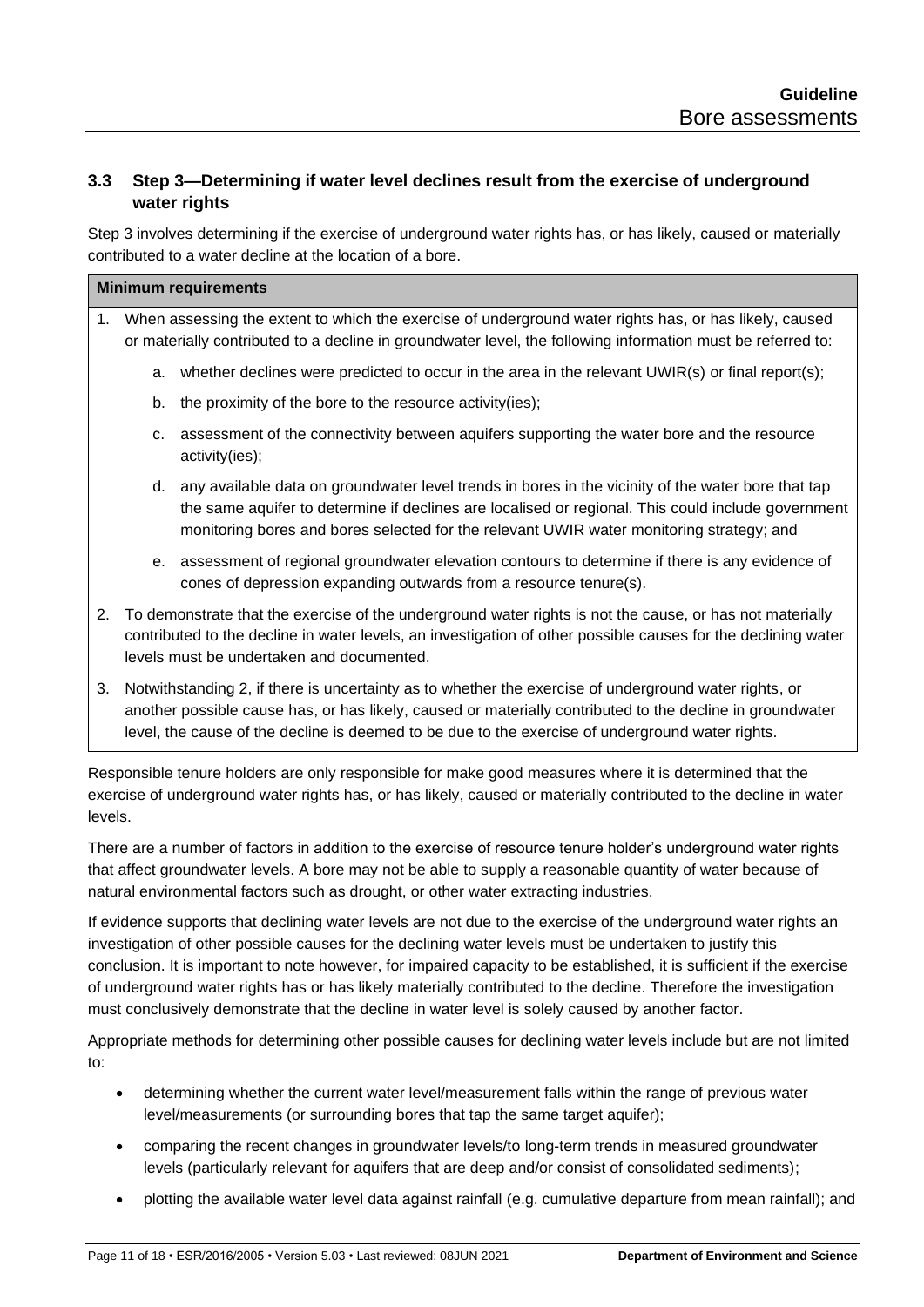• using down-hole cameras and/or geophysical logging (including calliper, neutron/gamma, cement bond log, ultrasonic, temperature, casing collar locator and conductivity logs) to determine whether there are holes in the casing (for example, where the casing has been corroded).

If it has been established that the decline was not a result of the exercise of underground water rights, the resource tenure holder may finalise the bore assessment without undertaking any further steps and submit the outcomes of the steps that have been taken to the OGIA.

If a bore assessment has been undertaken under section 418 of the Water Act, the tenure holder must also submit the outcome of bore assessment to the chief executive of the department.

## <span id="page-11-0"></span>**3.4 Step 4—Determining impaired capacity**

At this stage, steps two and three have established that there is, or is likely to be, a decline in the water level of the aquifer at the location of the of the bore and the exercise of underground water right has, or has likely, caused or materially contributed to that decline. The final step to determine the impaired capacity of the water bore is to establish whether the bore can no longer provide a reasonable quantity or quality of water for its authorised use or purpose.

#### **Minimum requirements**

- 1. The current bore yield must be determined.
- 2. Comparisons must be made with historical data to determine if bore yield has, or is likely to be, reduced.
- 3. The sources of historical data must be clearly recorded.
- 4. The likelihood of reductions in bore yield occurring due to water-level declines must be evaluated considering:
	- a. magnitude of the water level decline or predicted water decline;
	- b. aspects of the bore construction (including bore depth and screen depth);
	- c. the pump depth; and
	- d. aquifer properties.
- 5. The following must be referred to when determining if the bore can or will continue to provide a reasonable quantity and quality of water for its authorised use or purpose:
	- a. information about the water licence and metered use; and
	- b. existing plans for any allocated water entitlement.
- 6. Current groundwater quality must be determined through an analysis of collected groundwater samples.
- 7. Groundwater quality sampling must be undertaken according to the guideline Baseline assessments (ESR/2016/1999) including the analysis of samples by a National Association of Testing Authorities (NATA) accredited laboratory.
- 8. When comparing two sets of water quality data, the detection limits and analytical methods used for water quality analyses must be equivalent.
- 9. Where a bore assessment indicates that the water quality may be affected in the future due to a decline in water level, the assessment must estimate the extent of impact and evaluate the likelihood of these negative impacts occurring.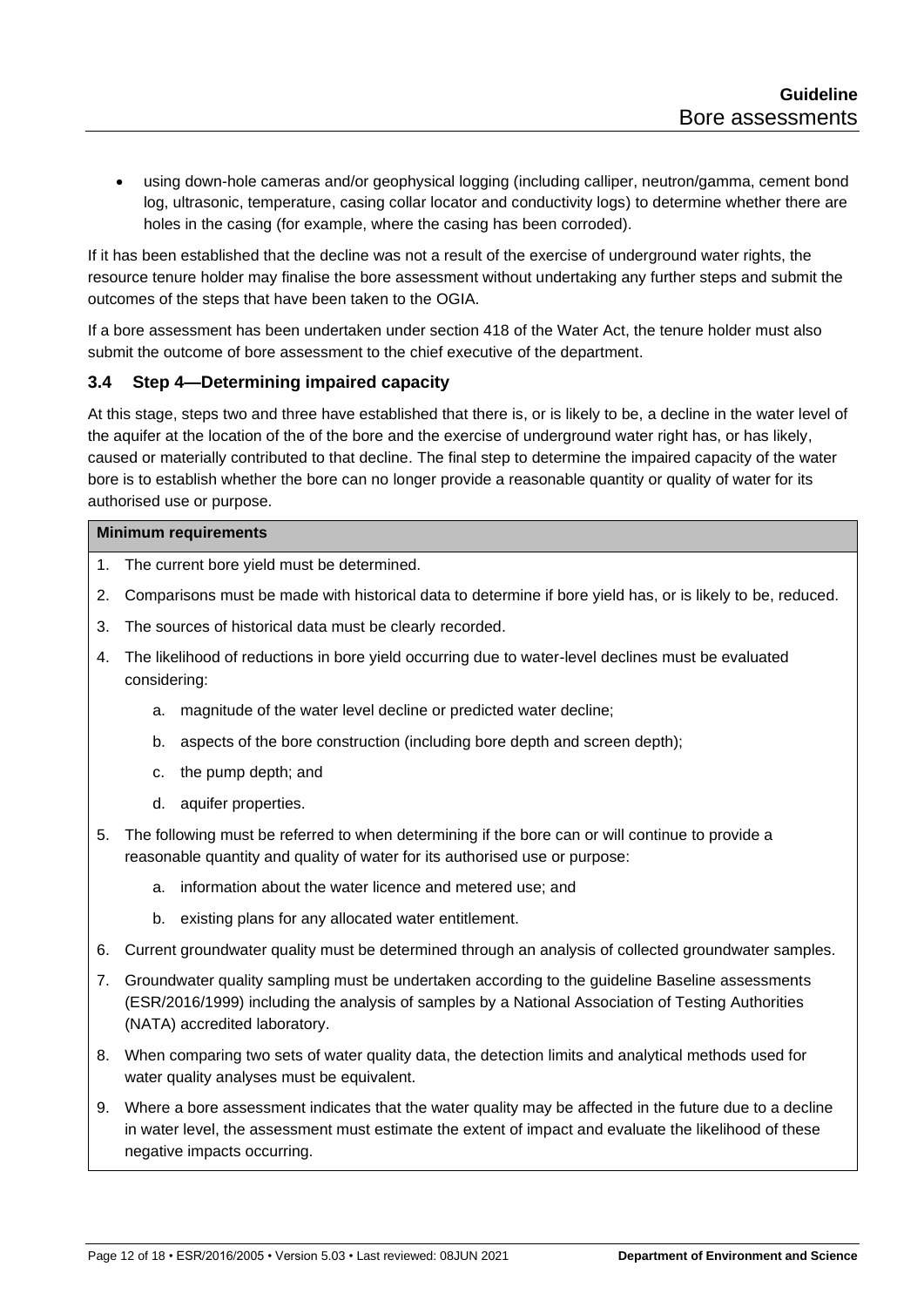To determine the current bore yield, particularly for a water bore frequently utilised by a landholder, the following tests should be conducted:

- pumping tests or flow/pressure tests; or
- measurements of flow rate (only where a pumping test is not possible e.g. because of fixed head works).

There may be situations however, there these tests are not practical (e.g. where a water bore is located in a low permeable formation) and other methods such as slug or bail tests may provide useful information for consideration.

The Australian Standard AS2368—1990 Test pumping of water wells should be used when determining the most suitable type and duration of pumping test (Committee CE/28, 1990). It is important that methods for determining bore yield are supported by a rationale which considers the assumptions and limitations of that method in relation to the water bore and the condition of the water bore itself as established under step 1 of this guideline.

If no other historic information is available, comparisons may be made with the bore capacity as listed in the drillers' records. However, this estimate of bore capacity should be used with caution as it is highly dependent on specific conditions at the time of drilling and on the methods used to determine bore capacity.

If information about the water licence and metered use is not available, water requirements should be estimated. To estimate the water requirements, the guideline Baseline assessments (ESR/2016/1999) may be referred to. Information on estimating water quantity requirements for livestock and domestic use can be found in Appendix 1 of the abovementioned guideline.

Existing plans for using a water entitlement may include seasonal water assignments that have yet to be allocated to the bore owner.

Negative impacts on water quality that may be associated with water-level declines due to the exercise of underground water rights include:

- increases in salinity and/or changes in major ion composition due to induced flow of water from underlying or overlying formations; and/or
- increases in the concentrations of dissolved gas associated with the depressurisation of coal seams.

To estimate the extent of negative water quality impacts and evaluate the likelihood of these occurring, the following contributing factors can be evaluated:

- magnitude of the water level decline;
- the connectivity between the target aquifer for resource activities and the aquifer where the landholder's bore is screened; and
- differences in water quality at the water entry zone (i.e. where the bore is screened, slotted, perforated or open to the aquifer) of the landholder's bore and the water quality in aquifers overlying and/or underlying this aquifer.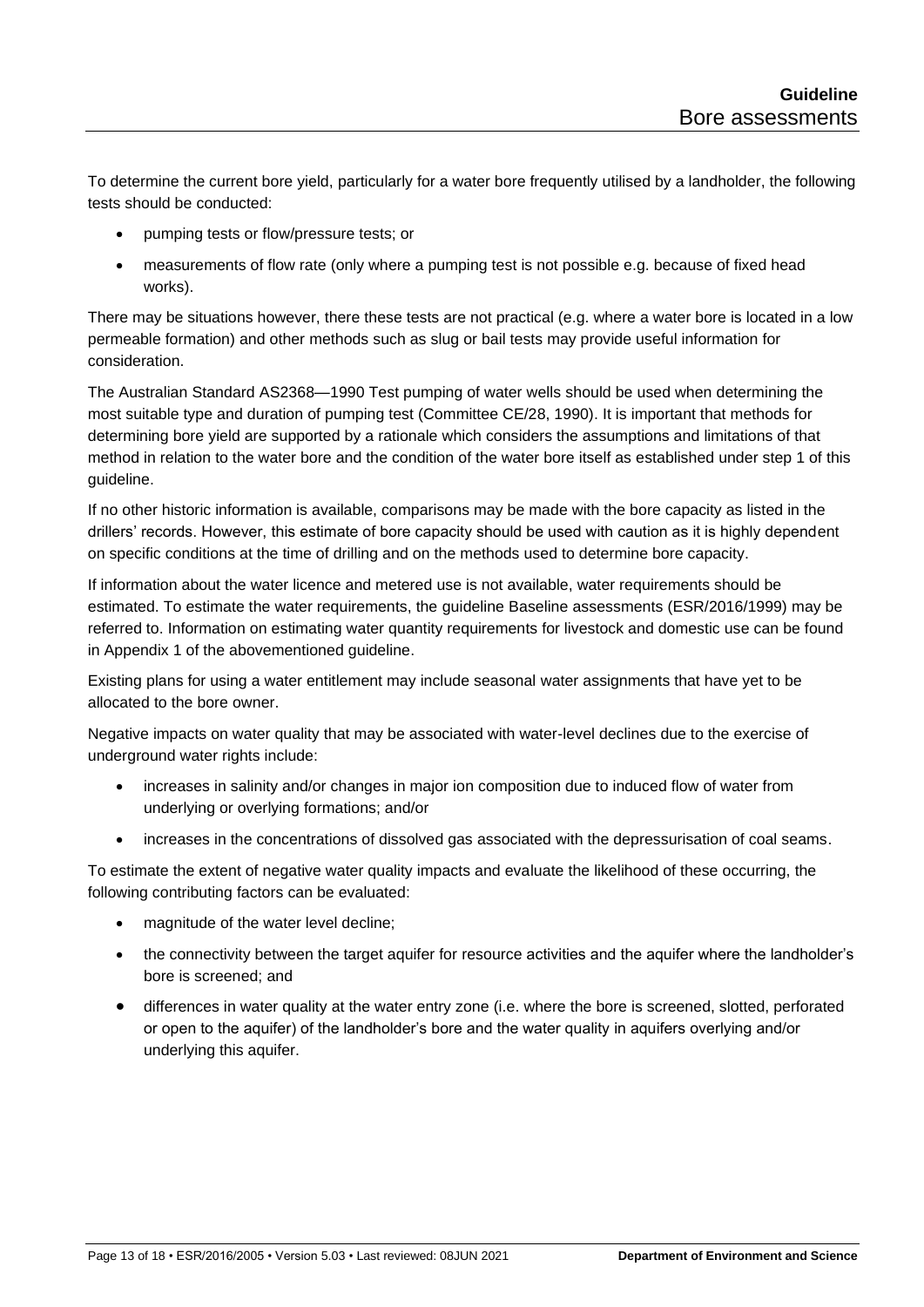## <span id="page-13-0"></span>**4 PART B—Free Gas**

Resource tenure holders must undertake a bore assessment in accordance with Part B in the following situation:

• the chief executive of the department directs the resource tenure holder to undertake a bore assessment of a water bore under section 418 of the Water Act and specifies that an investigation of whether free gas has caused or is likely to cause the bore to have an impaired capacity.

Figure 2 below summarises the bore assessment steps for determining whether a bore has or is likely to have an impaired capacity due to free gas from a resource tenure holder's exercise of underground water rights. Figure 2 also includes the process for completing a tenure holder's make good obligations after a bore assessment has been undertaken.



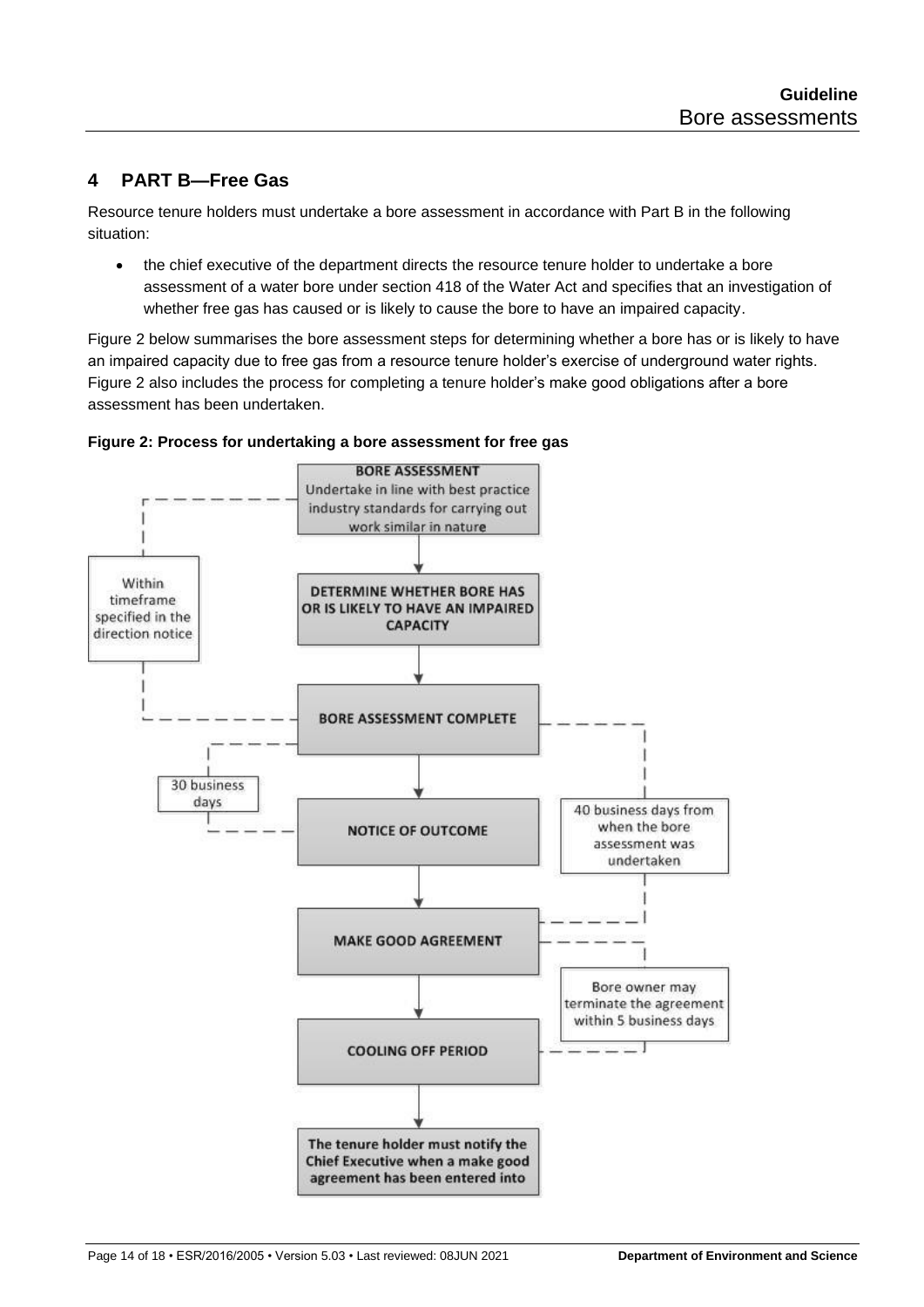## <span id="page-14-0"></span>**4.1 Minimum requirements**

The department is undertaking a targeted consultation process with affected stakeholders to establish minimum requirements for undertaking a bore assessment to determine whether the bore has or is likely to have an impaired capacity due to an impact from free gas. Therefore, while this process is underway, the minimum requirement outlined below must be met.

#### **Minimum requirements**

1. When undertaking the bore assessment to determine whether the bore is or is likely to have an impaired capacity due to free gas, the resource tenure holder must follow best practice industry standards for carrying out work similar in nature to that of undertaking a bore assessment.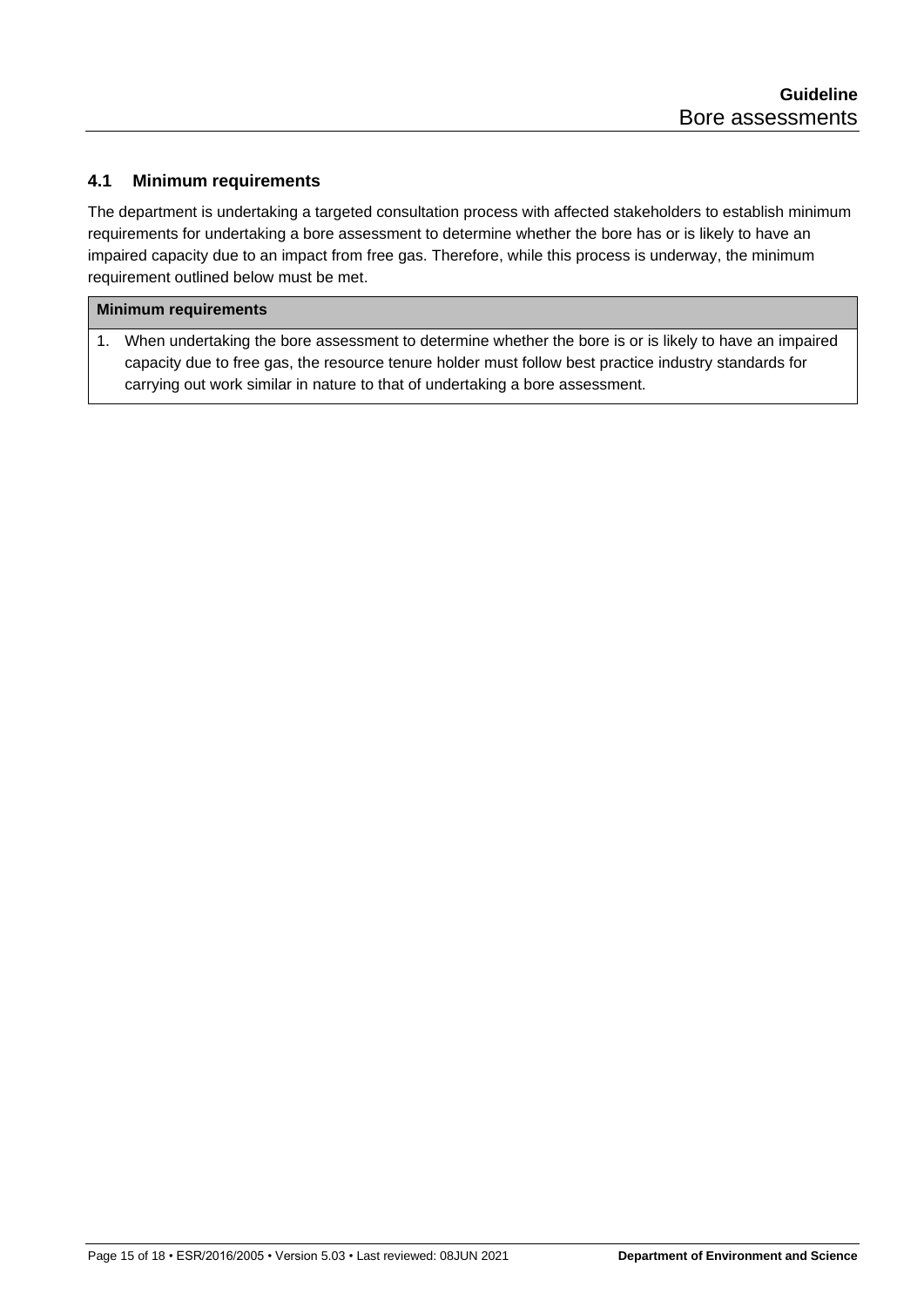## <span id="page-15-0"></span>**5 Definitions/Glossary**

| <b>Aquifer</b>                            | Aquifer has the meaning in Schedule 4 of the Water Act and means a geological<br>structure, formation or formations that holds water in sufficient quantity to provide<br>a source of water that can be tapped by a bore.                                                                                                                |  |  |
|-------------------------------------------|------------------------------------------------------------------------------------------------------------------------------------------------------------------------------------------------------------------------------------------------------------------------------------------------------------------------------------------|--|--|
| <b>Artesian bore</b>                      | Artesian bore has the meaning in Schedule 4 of the Water Act and includes a<br>shaft, well, gallery, spear or excavation, and any works constructed in connection<br>with the shaft, well, gallery, spear or excavation, that taps an aquifer and the<br>water flows, or has flowed, naturally to the surface.                           |  |  |
| <b>Authorised water bore</b>              | An authorised water bore includes water bores for which the taking of, or<br>interfering with, water is authorised under the Water Act, and if required, a<br>development approval has been granted under the Planning Act 2016 (or was<br>granted under the repealed Sustainable Planning Act 2009 or Integrated Planning<br>Act 1997). |  |  |
|                                           | This includes water bores from which the taking or interference with water is<br>authorised without the requirement for a water entitlement under Section 20 of the<br>Water Act.                                                                                                                                                        |  |  |
| <b>Drawdown</b>                           | Drawdown means a lowering of the water table of an unconfined aquifer or the<br>potentiometric surface of a confined aquifer caused by extraction of underground<br>water from wells.                                                                                                                                                    |  |  |
| <b>Existing water bore</b>                | Existing water bore has the meaning in section 412 of the Water Act and means<br>any water bore in existence before the first underground water impact report<br>relating to the area where the bore is located takes effect.                                                                                                            |  |  |
| <b>Hydraulic Properties</b>               | Hydraulic properties means the quantitative measures of an aquifer's ability to<br>store and transmit water.                                                                                                                                                                                                                             |  |  |
| <b>Immediately affected</b><br>area (IAA) | Immediately affected area has the meaning in section 387 of the Water Act and is<br>the area shown on a map required to be produced in section 376 (b)(iv) of the<br>Water Act.                                                                                                                                                          |  |  |
|                                           | This map depicts the area of an aquifer where the water level is predicted to<br>decline, because of the exercise of underground water rights, by more than the<br>bore trigger threshold within three years after the consultation day for the report.                                                                                  |  |  |
| Long-term affected area<br>(LTAA)         | Long-term affected area has the meaning in section 387 of the Water Act and is<br>the area shown on a map required to be produced in section $376$ (b)(v) of the<br>Water Act.                                                                                                                                                           |  |  |
|                                           | The map depicts the area of an aquifer where the water level is predicted to<br>decline, because of the exercise of underground water rights, by more than the<br>bore trigger threshold at any time.                                                                                                                                    |  |  |
| <b>Make good obligations</b>              | Make good obligations has the meaning in section 409 of the Water Act and<br>means the obligations of resource tenure holder for an immediately affected area<br>bore, which are:                                                                                                                                                        |  |  |
|                                           | undertaking a bore assessment of the bore;<br>$\bullet$                                                                                                                                                                                                                                                                                  |  |  |
|                                           | entering into a make good agreement with the bore owner                                                                                                                                                                                                                                                                                  |  |  |
|                                           | complying with the make good agreement; and                                                                                                                                                                                                                                                                                              |  |  |
|                                           | if asked to vary the make good agreement, negotiating a variation of the<br>$\bullet$<br>make good agreement.                                                                                                                                                                                                                            |  |  |
| New water bore                            | A new water bore has the meaning in section 412 of the Water Act and means a<br>bore other than an existing bore.                                                                                                                                                                                                                        |  |  |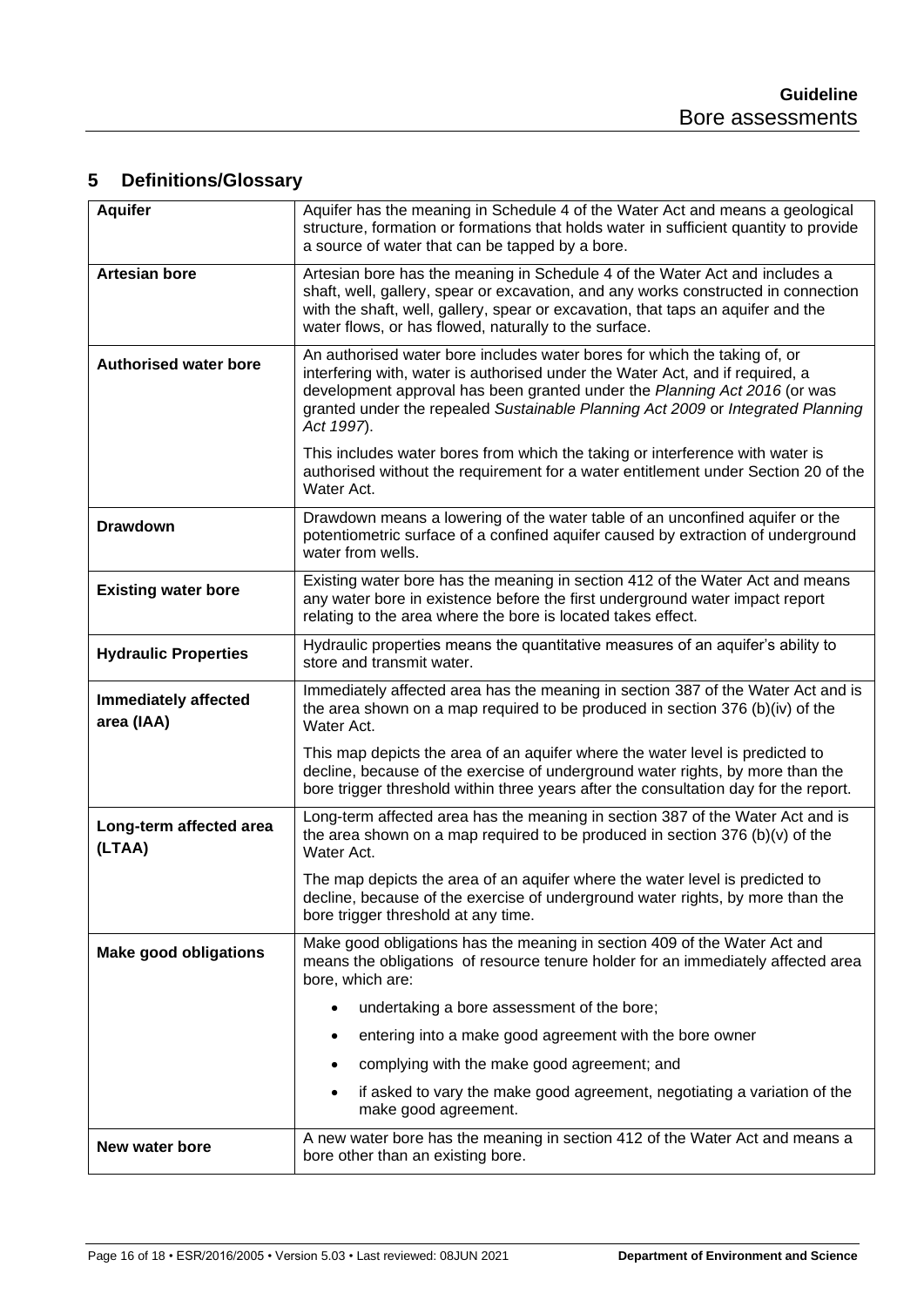| <b>Pumping test</b>                 | A pumping test involves pumping a well at a certain rate and recording the<br>drawdown (decline) of water level in the pumping well and in nearby observation<br>wells over a certain time period. Pumping tests are conducted to determine<br>performance characteristics of a well and to determine the hydraulic properties of<br>the aquifer. |  |  |
|-------------------------------------|---------------------------------------------------------------------------------------------------------------------------------------------------------------------------------------------------------------------------------------------------------------------------------------------------------------------------------------------------|--|--|
| <b>Relevant report</b>              | A relevant report has the meaning in section 412 of the Water Act and means, for<br>a new water bore, the approved underground water impact report in effect when<br>the bore is constructed and relating to the area where the bore is located.                                                                                                  |  |  |
| Resource tenure holder              | Resource tenure holder has the meaning in Schedule 4 of the Water Act and<br>means a mining tenure holder or a petroleum tenure holder.                                                                                                                                                                                                           |  |  |
| <b>Responsible tenure</b><br>holder | Responsible tenure holder has the meaning in section 369 of the Water Act and<br>means the resource tenure holder identified in an underground water impact<br>report or final report as the holder of the resource tenure.                                                                                                                       |  |  |
|                                     | If the report is an underground water impact report for a cumulative management<br>area - the responsible tenure holder is the resource tenure holder identified in an<br>underground water impact report as the responsible tenure holder.                                                                                                       |  |  |
|                                     | A resource tenure holder directed under section 418 of the Water Act to<br>undertake a bore assessment of a water bore is a responsible tenure holder for<br>the make good obligations for the bore.                                                                                                                                              |  |  |
| Sub-artesian bore                   | Sub-artesian bore has the meaning in Schedule 4 of the Water Act and means a<br>shaft, well, gallery, spear or excavation, and any works constructed in connection<br>with the shaft, well, gallery, spear, or excavation, that taps an aquifer and the<br>water does not flow and never has flowed naturally to the surface.                     |  |  |
| <b>Water level</b>                  | Water level of an aquifer has the meaning in section 362 of the Water act and<br>$mean$ s—                                                                                                                                                                                                                                                        |  |  |
|                                     | if the aquifer was tapped by an artesian bore—the level to which the water<br>would rise naturally above the surface of the land at the location of the bore if<br>the water was contained vertically above the surface of the land; or                                                                                                           |  |  |
|                                     | if the aquifer were tapped by a sub-artesian bore—the level of the water in the<br>bore.                                                                                                                                                                                                                                                          |  |  |